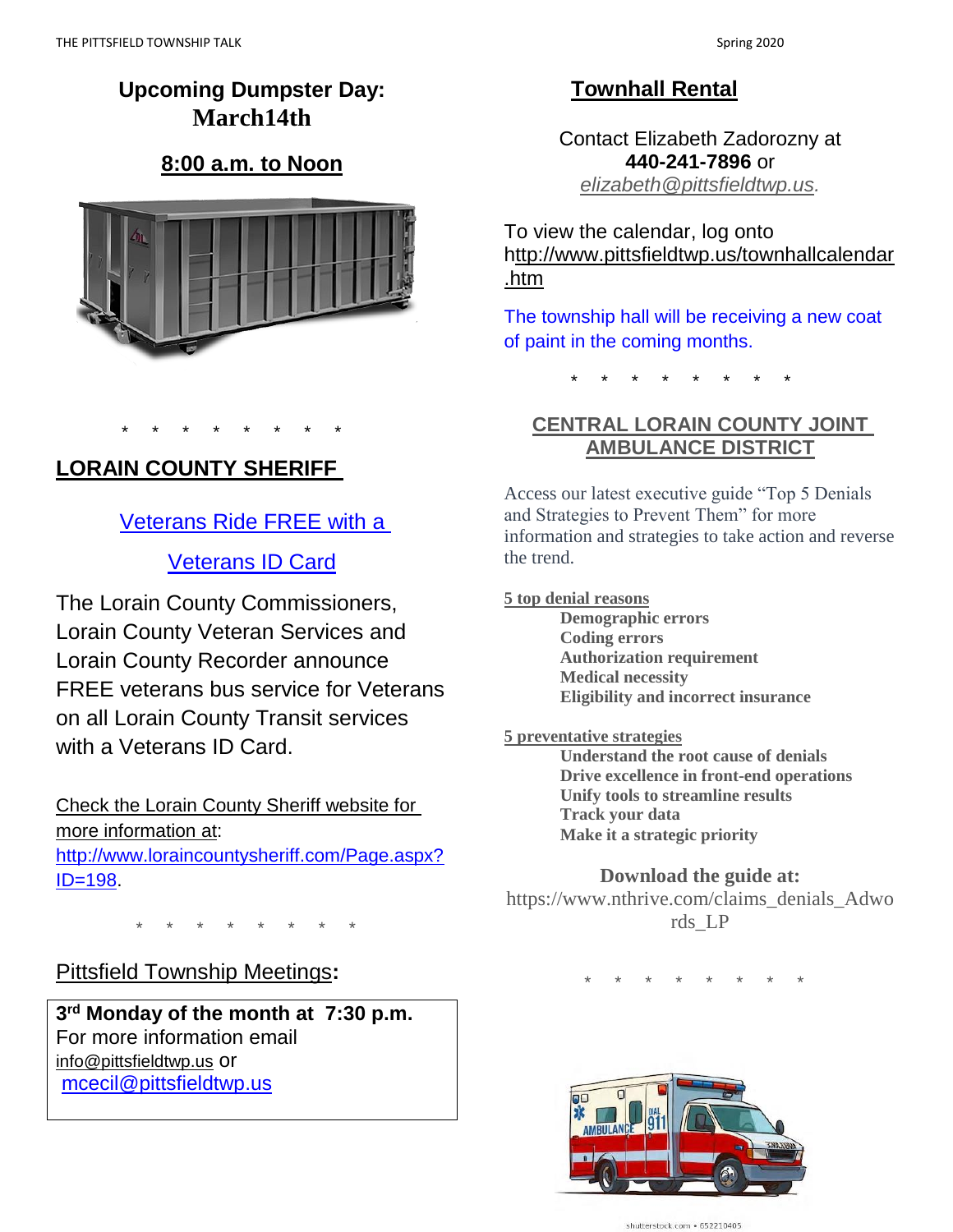

**IN FEBRUARY – Central Lorain County Ambulance is receiving a new ambulance!**

\* \* \* \* \* \* \* \*

### **PITTSFIELD ROAD & MAINTENANCE**

The Whitney Road bridge project is scheduled to be completed by the end of August 2020!

The Pittsfield Township received a grant for a new diesel truck!

 **\* \* \* \* \* \* \* \***



Check toilets for leaks. Put a "leak detector" dye tablet or food coloring in your toilet tank. Do not flush the toilet for half an hour. If dye appears in the bowl, you have a leak that should be repaired promptly.

Check faucets and pipes for leaks. Leaks waste water 24 hours a day, seven days a week. Even the smallest drip from a worn washer can waste 20 gallons or more each day.





**Remind your neighbors to keep wood burners and chimneys clean!** 

\* \* \* \* \* \* \* \*

**RURAL LORAIN COUNTY WATER AUTHORITY**



**God bless all of the fire fighters and pray they don't have a busy season this winter!!**

 **\* \* \* \* \* \* \* \***

### **2020 FIRST QUARTER HAPPENINGS:**